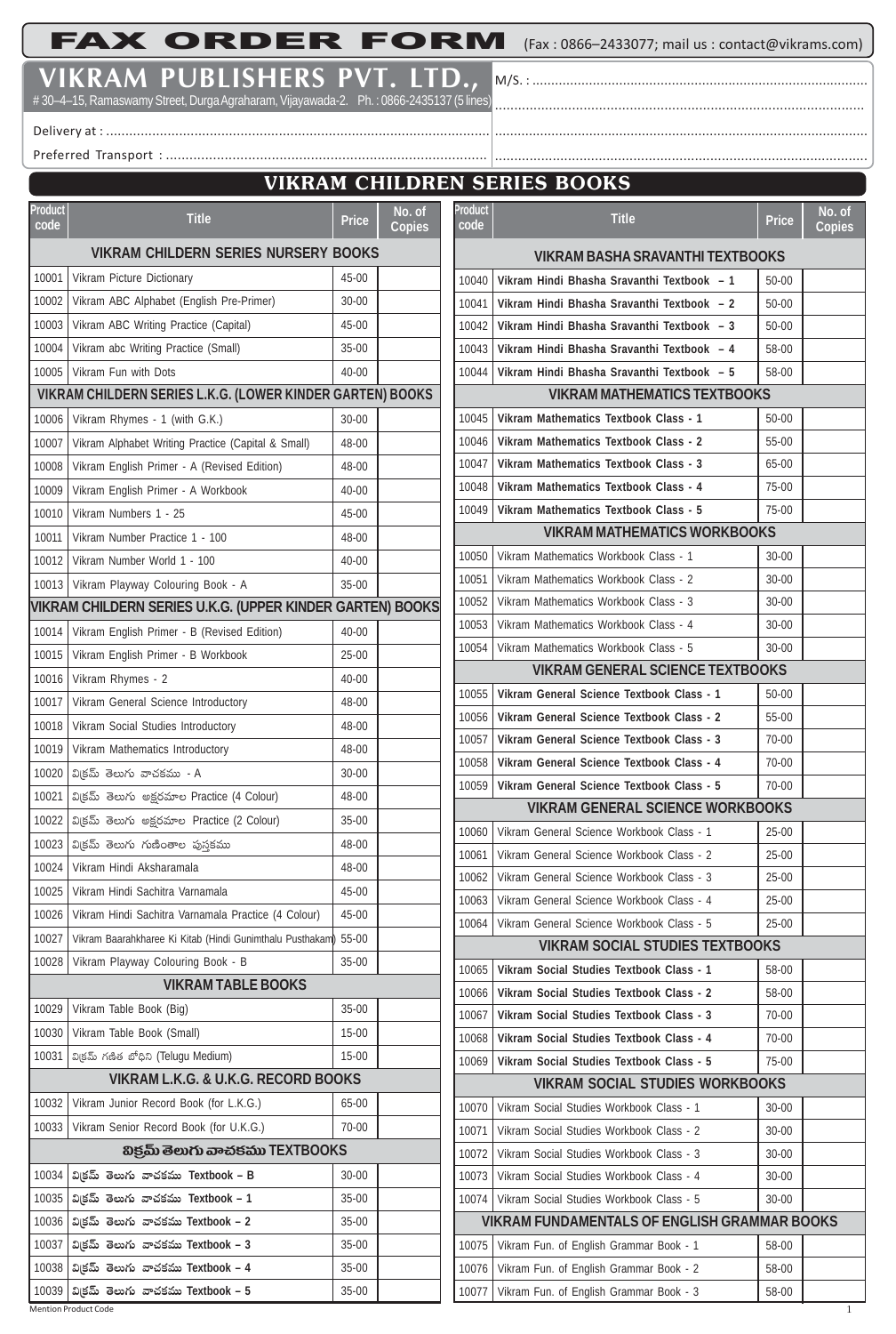| Product<br>code | <b>Title</b>                                                            | Price     | No. of<br><b>Copies</b> | <b>Product</b><br>code | <b>Title</b>                                                | Price     | No. of<br><b>Copies</b> |
|-----------------|-------------------------------------------------------------------------|-----------|-------------------------|------------------------|-------------------------------------------------------------|-----------|-------------------------|
| 10078           | Vikram Fun. of English Grammar Book - 4                                 | 79-00     |                         |                        | <b>VIKRAM ENGLISH COPY WRITING BOOKS</b>                    |           |                         |
| 10079           | Vikram Fun. of English Grammar Book - 5                                 | 79-00     |                         | 10125                  | Vikram English Copy Writing Book - 1<br>$(Rs. 18/-)$        | 18-00     |                         |
|                 | <b>VIKRAM ENGLISH CONVERSATION BOOKS</b>                                |           |                         | 10126                  | Vikram English Copy Writing Book - 2<br>$(Rs. 18/-)$        | $18 - 00$ |                         |
| 10080           | Vikram English Conversation Book - 1                                    | 25-00     |                         | 10127                  | Vikram English Copy Writing Book - 3<br>$(Rs. 18/-)$        | $18 - 00$ |                         |
| 10081           | Vikram English Conversation Book - 2                                    | 25-00     |                         | 10128                  | Vikram English Copy Writing Book - 4<br>$(Rs. 18/-)$        | 18-00     |                         |
| 10082           | Vikram English Conversation Book - 3                                    | 25-00     |                         | 10129                  | Vikram English Copy Writing Book - 5<br>(Rs. 18/-)          | 18-00     |                         |
| 10083           | Vikram English Conversation Book - 4                                    | $25 - 00$ |                         |                        | <b>VIKRAM HINDI COPY WRITING BOOKS</b>                      |           |                         |
| 10084           | Vikram English Conversation Book - 5                                    | $25 - 00$ |                         | 10130                  | Vikram Sulekha Mala Book - 1<br>(Rs. 18/-)                  | 18-00     |                         |
|                 | <b>VIKRAM COMPUTER EDUCATION BOOKS</b>                                  |           |                         | 10131                  | Vikram Sulekha Mala Book - 2<br>$(Rs. 18/-)$                | 18-00     |                         |
| 10085           | Vikram Computer Education Book - 1                                      | 55-00     |                         | 10132                  | Vikram Sulekha Mala Book - 3<br>$(Rs. 18/-)$                | $18 - 00$ |                         |
| 10086           | Vikram Computer Education Book - 2                                      | 55-00     |                         | 10133                  | Vikram Sulekha Mala Book - 4<br>$(Rs. 18/-)$                | $18 - 00$ |                         |
| 10087           | Vikram Computer Education Book - 3                                      | 55-00     |                         | 10134                  | Vikram Sulekha Mala Book - 5<br>$(Rs. 18/-)$                | 18-00     |                         |
| 10088           | Vikram Computer Education Book - 4                                      | 55-00     |                         |                        | හිජුඛ් මහාරා COPY WRITING BOOKS                             |           |                         |
| 10089           | Vikram Computer Education Book - 5                                      | 55-00     |                         | 10135                  | విక్రమ్ తెలుగు కాపీ పుస్తకము - 1<br>$(Rs. 18/-)$            | 18-00     |                         |
| 10090           | Vikram Computer Education Book - 6                                      | 48-00     |                         |                        | $10136$ విక్రమ్ తెలుగు కాపీ పుస్తకము - 2<br>$(Rs. 18/-)$    | $18 - 00$ |                         |
| 10091           | Vikram Computer Education Book - 7                                      | 48-00     |                         | 10137                  | $\vert$ వి(్రమ్ తెలుగు కాపీ పుస్తకము - $3$<br>$(Rs. 18/-)$  | $18 - 00$ |                         |
| 10092           | Vikram Computer Education Book - 8                                      | 48-00     |                         |                        | 10138   విక్రమ్ తెలుగు కాపీ పుస్తకము - 4<br>(Rs. 18/-)      | $18 - 00$ |                         |
|                 | <b>VIKRAM GENERAL KNOWLEDGE BOOKS</b>                                   |           |                         |                        | $10139$ విక్రమ్ తెలుగు కాపీ పుస్తకము - 5<br>(Rs. 18/-)      | 18-00     |                         |
| 10093           | Vikram General Knowledge Book - 1                                       | 40-00     |                         |                        | <b>VIKRAM GIANT CURSIVE WRITING BOOKS</b>                   |           |                         |
| 10094           | Vikram General Knowledge Book - 2                                       | 40-00     |                         | 10140                  | Vikram Giant Cursive Writing Book - 1                       | 38-00     |                         |
| 10095           | Vikram General Knowledge Book - 3                                       | 40-00     |                         | 10141                  | Vikram Giant Cursive Writing Book - 2                       | 38-00     |                         |
| 10096           | Vikram General Knowledge Book - 4                                       | 40-00     |                         | 10142                  | Vikram Giant Cursive Writing Book - 3                       | 38-00     |                         |
| 10097           | Vikram General Knowledge Book - 5                                       | 40-00     |                         | 10143                  | Vikram Giant Cursive Writing Book - 4                       | 38-00     |                         |
| 10098           | Vikram General Knowledge Book - 6                                       | 45-00     |                         | 10144                  | Vikram Giant Cursive Writing Book - 5                       | 38-00     |                         |
| 10099           | Vikram General Knowledge Book - 7                                       | 45-00     |                         |                        | <b>VIKRAM GIANT HINDI COPY WRITING BOOKS</b>                |           |                         |
| 10100           | Vikram General Knowledge Book - 8                                       | 45-00     |                         | 10145                  | Vikram Giant Hindi Copy Book - 1                            | 38-00     |                         |
| 10101           | Vikram General Knowledge Book - 9                                       | 45-00     |                         | 10146                  | Vikram Giant Hindi Copy Book - 2                            | 38-00     |                         |
| 10102           | Vikram General Knowledge Book - 10                                      | 45-00     |                         | 10147                  | Vikram Giant Hindi Copy Book - 3                            | 38-00     |                         |
|                 | <b>VIKRAM MORAL SCIENCE BOOKS</b>                                       |           |                         |                        | 10148   Vikram Giant Hindi Copy Book - 4                    | 38-00     |                         |
| 10103           | Vikram Moral Science Book - 1 (4 Colour)                                | 55-00     |                         |                        | 10149   Vikram Giant Hindi Copy Book - 5                    | 38-00     |                         |
| 10104           | Vikram Moral Science Book - 2 (4 Colour)                                | $55 - 00$ |                         |                        | విక్రమ్ జెయింట్ తెలుగు COPY WRITING BOOKS                   |           |                         |
| 10105           | Vikram Moral Science Book - 3 (4 Colour)                                | 55-00     |                         |                        | $10150$   వి(ජුమ్ జెయింట్ తెలుగు కాపీ పుస్తకము - 1          | 38-00     |                         |
| 10106           | Vikram Moral Science Book - 4 (4 Colour)                                | $55 - 00$ |                         |                        | $10151$ విక్రమ్ జెయింట్ తెలుగు కాపీ పుస్తకము - 2            | 38-00     |                         |
| 10107           | Vikram Moral Science Book - 5 (4 Colour)                                | $55-00$   |                         |                        | 10152   వి(ජබ් జెయింట్ తెలుగు కాపీ పుస్తకము - 3             | 38-00     |                         |
|                 | <b>VIKRAM PENCIL SHADING BOOKS</b>                                      |           |                         |                        | $10153$ విక్రమ్ జెయింట్ తెలుగు కాపీ పుస్తకము - 4            | 38-00     |                         |
| 10108           | Vikram Pencil Shading Book - 1                                          | 55-00     |                         | 10154                  | విక్రమ్ జెయింట్ తెలుగు కాపీ పుస్తకము - 5                    | 38-00     |                         |
| 10109           | Vikram Pencil Shading Book - 2                                          | 55-00     |                         |                        | හිජුమ్ తెలుగు సుధామంజల TEXTBOOKS                            |           |                         |
| 10110           | Vikram Pencil Shading Book - 3                                          | 55-00     |                         | 10155                  | వి(కమ్ తెలుగు సుధామంజరి Textbook – 1 (2012)                 | 85-00     |                         |
| 10111           | Vikram Pencil Shading Book - 4                                          | 55-00     |                         |                        | 10156   విక్రమ్ తెలుగు సుధామంజరి Textbook – 2 (2012)        | 85-00     |                         |
| 10112           | Vikram Pencil Shading Book - 5                                          | $55-00$   |                         | 10157                  | వి(కమ్ తెలుగు సుధామంజరి Textbook – 3 (2012)                 | 85-00     |                         |
|                 | <b>VIKRAM PLAYWAY COLOURING BOOKS</b>                                   |           |                         |                        | 10158   విక్రమ్ తెలుగు సుధామంజరి Textbook – 4 (2012)        | $90 - 00$ |                         |
| 10113           | Vikram Playway Colouring Book - 1                                       | 35-00     |                         |                        | 10159   విక్రమ్ తెలుగు సుధామంజరి Textbook – 5 (2012)        | $90 - 00$ |                         |
| 10114           | Vikram Playway Colouring Book - 2                                       | $35-00$   |                         |                        | విక్రమ్ తెలుగు సుధామంజల STUDY MATERIAL CUM WORK BOOKS       |           |                         |
| 10115           | Vikram Playway Colouring Book - 3                                       | 35-00     |                         |                        | 10160   వి(కమ్ తెలుగు సుధామంజరి SMCW - 1 (2012)             | 65-00     |                         |
| 10116           | Vikram Playway Colouring Book - 4                                       | 35-00     |                         | 10161                  | విక్రమ్ తెలుగు సుధామంజరి SMCW – 2 (2012)                    | 65-00     |                         |
| 10117           | Vikram Playway Colouring Book - 5                                       | 35-00     |                         | 10162                  | విక్రమ్ తెలుగు సుధామంజరి SMCW – 3 (2012)                    | 65-00     |                         |
|                 | <b>VIKRAM CURSIVE WRITING BOOKS</b>                                     |           |                         |                        | 10163   విక్రమ్ తెలుగు సుధామంజరి SMCW - 4 (2012)            | 65-00     |                         |
| 10118           | Vikram Cursive Writing Book - A<br>$(Rs. 18/-)$                         | $18 - 00$ |                         |                        | 10164   విక్రమ్ తెలుగు సుధామంజరి SMCW - 5 (2012)            | 65-00     |                         |
| 10119           | Vikram Cursive Writing Book - B<br>$(Rs. 18/-)$                         | 18-00     |                         |                        | <b>VIKRAM BASHA SRAVANTHI STUDY MATERIAL CUM WORK BOOKS</b> |           |                         |
| 10120           | Vikram Cursive Writing Book - 1<br>$(Rs. 18/-)$                         | $18 - 00$ |                         | 10165                  | Vikram Hindi Bhasha Sravanthi SMCW - 1 (New)                | 45-00     |                         |
| 10121           | Vikram Cursive Writing Book - 2<br>$(Rs. 18/-)$                         | 18-00     |                         | 10166                  | Vikram Hindi Bhasha Sravanthi SMCW - 2 (New)                | 45-00     |                         |
| 10122           | Vikram Cursive Writing Book - 3<br>$(Rs. 18/-)$                         | 18-00     |                         | 10167                  | Vikram Hindi Bhasha Sravanthi SMCW - 3 (New)                | 45-00     |                         |
| 10123           | Vikram Cursive Writing Book - 4<br>$(Rs. 18/-)$                         | 18-00     |                         | 10168                  | Vikram Hindi Bhasha Sravanthi SMCW - 4 (New)                | 45-00     |                         |
| 10124           | Vikram Cursive Writing Book - 5<br>$(Rs. 18/-)$<br>Mention Product Code | $18 - 00$ |                         | 10169                  | Vikram Hindi Bhasha Sravanthi SMCW - 5 (New)                | 45-00     |                         |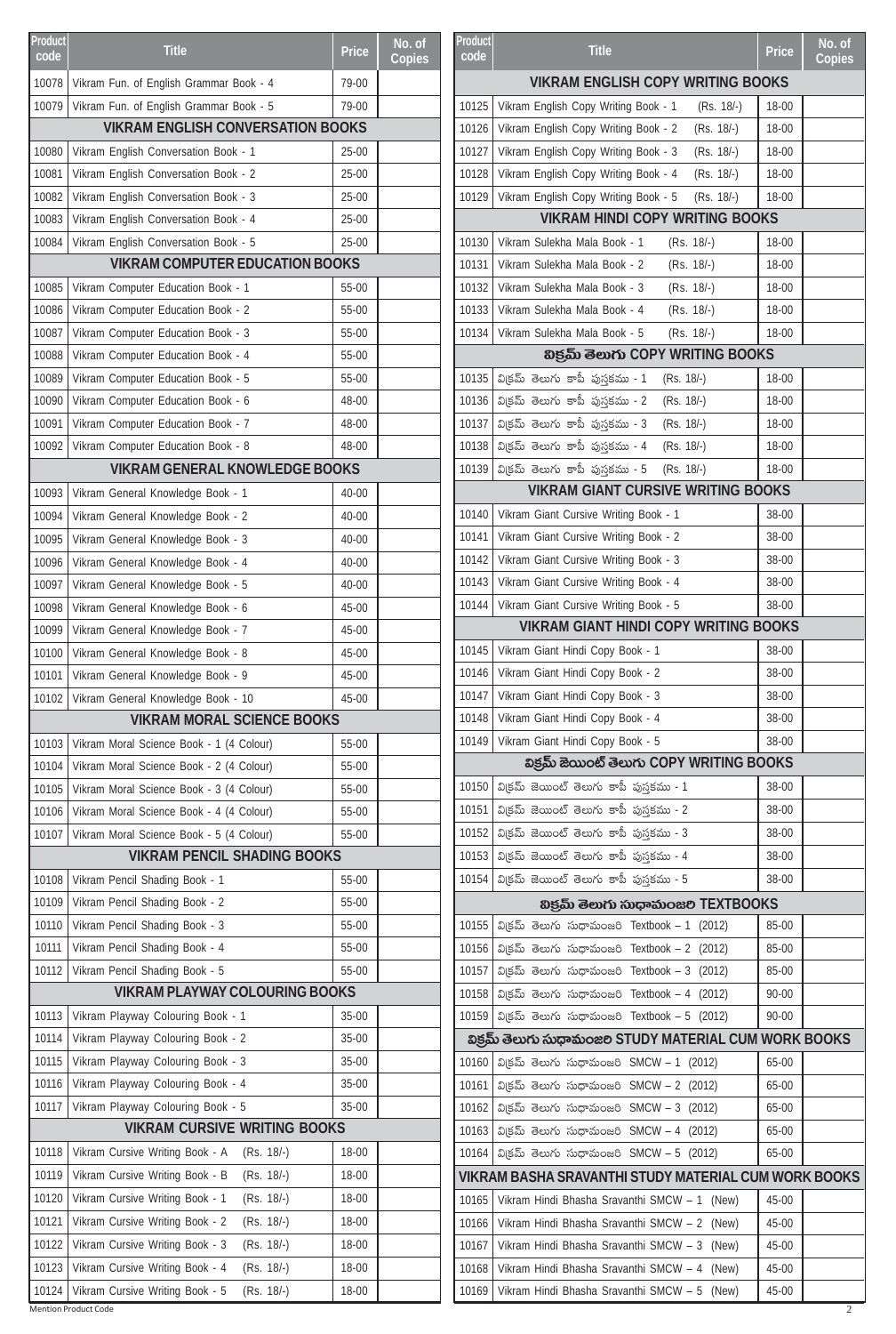## **REAL LIFE SERIES BOOKS**

| Product |                                                       |              | No. of        |
|---------|-------------------------------------------------------|--------------|---------------|
| code    | <b>Title</b>                                          | <b>Price</b> | <b>Copies</b> |
| 15001   | Real Life Nursery Learning All-in-One (New 2012)      | 95-00        |               |
| 15002   | Real Life Nursery Rhymes - 0                          | 35-00        |               |
| 15003   | Real Life English Pre-Primer                          | 45-00        |               |
| 15004   | Real Life ABC - Capital (Writing Practice)            | 50-00        |               |
| 15005   | Real Life abc - Small (Writing Practice)              | 50-00        |               |
|         | REAL LIFE SERIES L.K.G. (LOWER KINDER GARTEN) BOOKS   |              |               |
| 15006   | Real Life Alphabet Activity Book (Sticker) (New 2012) | 128-00       |               |
| 15007   | Real Life Rhymes - 1                                  | 50-00        |               |
| 15008   | Real Life English Primer - A                          | 65-00        |               |
| 15009   | Real Life Numbers 1 - 50                              | 65-00        |               |
| 15010   | Real Life తెలుగు అక్షరమాల                             | 75-00        |               |
| 15011   | Real Life L.K.G. All-in-One                           | 125-00       |               |
| 15013   | Real Life తెలుగు వాచకము Book - A                      | 50-00        |               |
|         | REAL LIFE SERIES U.K.G. (UPPER KINDER GARTEN) BOOKS   |              |               |
| 15014   | Real Life Rhymes - 2                                  | 50-00        |               |
| 15015   | Real Life English Primer - B                          | 70-00        |               |
| 15016   | Real Life Number Practice 1 - 100                     | 65-00        |               |
| 15017   | Real Life Hindi Aksharamala (With English)            | 50-00        |               |
| 15018   | Real Life తెలుగు వాచకము Book - B                      | 50-00        |               |
| 15019   | Real Life Numbers 1 - 300                             | 45-00        |               |
| 15020   | Real Life Numbers 1 - 500                             | 45-00        |               |
| 15021   | Real Life Numbers 1 - 1000                            | 45-00        |               |
|         | <b>REAL LIFE SERIES SUBJECT TEXT &amp; WORK BOOKS</b> |              |               |
|         |                                                       |              |               |
| 15022   | Real Life తెలుగు వాచకము Textbook – 1                  | 75-00        |               |
| 15023   | Real Life తెలుగు వాచకము Textbook – 2                  | 75-00        |               |
| 15024   | Real Life తెలుగు వాచకము Textbook – 3                  | 75-00        |               |
| 15025   | Real Life తెలుగు వాచకము Textbook – 4                  | 80-00        |               |
| 15026   | Real Life తెలుగు వాచకము Textbook – 5                  | 80-00        |               |
|         | REAL LIFE తెలుగు వాచకము STUDY MATERIAL CUM WORKBOOKS  |              |               |
| 15027   | Real Life తెలుగు వాచకము SMCW Book – 1                 | 58-00        |               |
| 15028   | Real Life తెలుగు వాచకము SMCW Book – 2                 | 58-00        |               |
| 15029   | Real Life తెలుగు వాచకము SMCW Book – 3                 | 58-00        |               |
| 15030   | Real Life తెలుగు వాచకము SMCW Book – 4                 | 58-00        |               |
| 15031   | Real Life తెలుగు వాచకము SMCW Book – 5                 | 58-00        |               |
|         | <b>REAL LIFE HINDI SARITHA TEXTBOOKS</b>              |              |               |
| 15032   | Real Life Hindi Saritha Textbook - 1                  | 50-00        |               |

| Product<br>code                     | <b>Title</b>                                          | Price     | No. of<br>Copies |  |
|-------------------------------------|-------------------------------------------------------|-----------|------------------|--|
| 15033                               | Real Life Hindi Saritha Textbook - 2                  | $50 - 00$ |                  |  |
| 15034                               | Real Life Hindi Saritha Textbook - 3                  | $50 - 00$ |                  |  |
| 15035                               | Real Life Hindi Saritha Textbook - 4                  | $50 - 00$ |                  |  |
| 15036                               | Real Life Hindi Saritha Textbook - 5                  | $50 - 00$ |                  |  |
|                                     | REAL LIFE HINDI SARITHA STUDY MATERIAL CUM WORK BOOKS |           |                  |  |
| 15037                               | Real Life Hindi Saritha SMCW Book - 1                 | 30-00     |                  |  |
| 15038                               | Real Life Hindi Saritha SMCW Book - 2                 | 30-00     |                  |  |
| 15039                               | Real Life Hindi Saritha SMCW Book - 3                 | 30-00     |                  |  |
| 15040                               | Real Life Hindi Saritha SMCW Book - 4                 | 30-00     |                  |  |
| 15041                               | Real Life Hindi Saritha SMCW Book - 5                 | 30-00     |                  |  |
|                                     | <b>REAL LIFE ENGLISH TEXTBOOKS</b>                    |           |                  |  |
| 15042                               | Real Life English Textbook - 1                        | 75-00     |                  |  |
| 15043                               | Real Life English Textbook - 2                        | 85-00     |                  |  |
| 15044                               | Real Life English Textbook - 3                        | 85-00     |                  |  |
| 15045                               | Real Life English Textbook - 4                        | 85-00     |                  |  |
| 15046                               | Real Life English Textbook - 5                        | 85-00     |                  |  |
| <b>REAL LIFE ENGLISH WORK BOOKS</b> |                                                       |           |                  |  |
| 15047                               | Real Life English Workbook - 1                        | 45-00     |                  |  |
| 15048                               | Real Life English Workbook - 2                        | 45-00     |                  |  |
| 15049                               | Real Life English Workbook - 3                        | 45-00     |                  |  |
| 15050                               | Real Life English Workbook - 4                        | 45-00     |                  |  |
| 15051                               | Real Life English Workbook - 5                        | 45-00     |                  |  |
|                                     | <b>REAL LIFE MATHEMATICS TEXTBOOKS</b>                |           |                  |  |
| 15052                               | Real Life Mathematics Textbook - 0                    | 75-00     |                  |  |
| 15053                               | Real Life Mathematics Textbook - 1                    | 85-00     |                  |  |
| 15054                               | Real Life Mathematics Textbook - 2                    | 90-00     |                  |  |
| 15055                               | <b>Real Life Mathematics Textbook - 3</b>             | 95-00     |                  |  |
| 15056                               | Real Life Mathematics Textbook - 4                    | 99-00     |                  |  |
| 15057                               | Real Life Mathematics Textbook - 5                    | 99-00     |                  |  |
|                                     | <b>REAL LIFE MATHEMATICS WORKBOOKS</b>                |           |                  |  |
| 15058                               | Real Life Mathematics Workbook - 0                    | 40-00     |                  |  |
| 15059                               | Real Life Mathematics Workbook - 1                    | 40-00     |                  |  |
| 15060                               | Real Life Mathematics Workbook - 2                    | 40-00     |                  |  |
| 15061                               | Real Life Mathematics Workbook - 3                    | 40-00     |                  |  |
| 15062                               | Real Life Mathematics Workbook - 4                    | 40-00     |                  |  |
| 15063                               | Real Life Mathematics Workbook - 5                    | 40-00     |                  |  |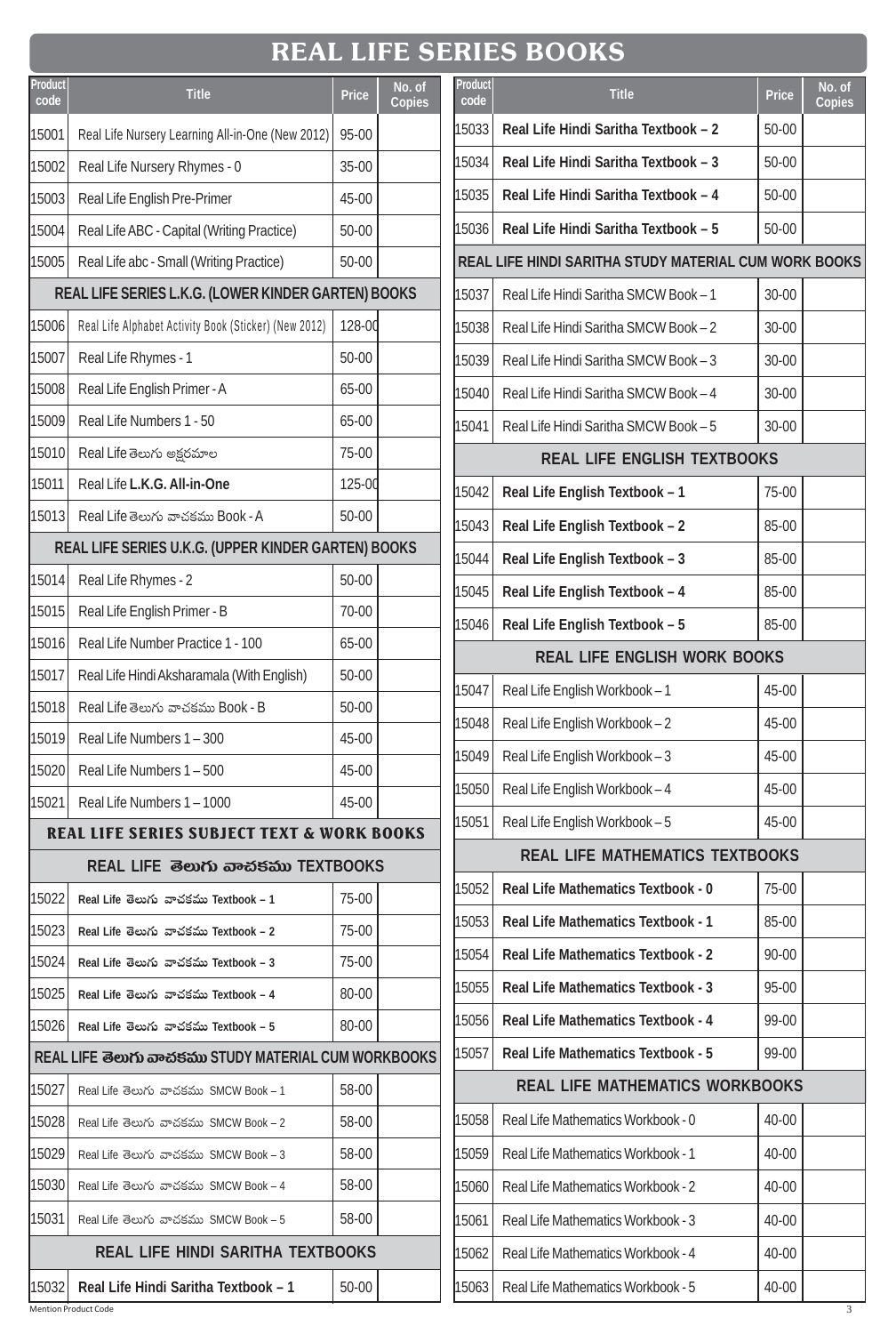| <b>REAL LIFE SCIENCE TEXTBOOKS</b><br>with CD<br>without CD<br>15064<br>Real Life Science Textbook - 0<br>135-00<br>$95-00(a)$<br>without CD<br>with CD<br>15065<br><b>Real Life Science Textbook - 1</b><br>135-00<br>$95-00(a)$<br>with CD<br>without CD<br>15066<br>Real Life Science Textbook - 2<br>135-00<br>$99-00(a)$<br>with CD<br>without CD<br>15067<br><b>Real Life Science Textbook - 3</b><br>135-00<br>$99-00(a)$<br>without CD<br>with CD<br>15068<br><b>Real Life Science Textbook - 4</b><br>135-00<br>$99-00(a)$<br>without CD<br>with CD<br>15069<br><b>Real Life Science Textbook - 5</b><br>135-00<br>$99-00(a)$<br><b>REAL LIFE SCIENCE WORK BOOKS</b><br>15070<br>$40 - 00$<br>Real Life Science Workbook - 0<br>Real Life Science Workbook - 1<br>15071<br>40-00<br>Real Life Science Workbook - 2<br>$40 - 00$<br>15072<br>Real Life Science Workbook - 3<br>15073<br>$40 - 00$<br>Real Life Science Workbook - 4<br>$40 - 00$<br>15074<br>15075<br>Real Life Science Workbook - 5<br>40-00<br><b>REAL LIFE SOCIAL STUDIES TEXTBOOKS</b><br>without CD<br>with CD<br>15076<br>Real Life Social Studies Textbook - 0<br>79-00(a)<br>125-00<br>with CD<br>without CD<br>15077<br><b>Real Life Social Studies Textbook - 1</b><br>$89-00(a)$<br>125-00<br>without CD<br>with CD<br>15078<br><b>Real Life Social Studies Textbook - 2</b><br>$95-00(a)$<br>130-00<br>without CD<br>with CD<br>15079<br><b>Real Life Social Studies Textbook - 3</b><br>$95-00(a)$<br>135-00<br>without CD<br>with CD<br>Real Life Social Studies Textbook - 4<br>$95-00(a)$<br>135-00<br>without CD<br>with CD<br>15081<br>Real Life Social Studies Textbook - 5<br>$95-00(a)$<br>135-00<br><b>REAL LIFE SOCIAL WORKBOOKS</b><br>Real Life Social Studies Workbook - 0<br>40-00<br>15082<br>15083<br>Real Life Social Studies Workbook - 1<br>40-00<br>Real Life Social Studies Workbook - 2<br>15084<br>40-00<br>Real Life Social Studies Workbook - 3<br>15085<br>$40 - 00$<br>15086<br>Real Life Social Studies Workbook - 4<br>40-00<br>Real Life Social Studies Workbook - 5<br>40-00<br>15087<br>REAL LIFE ENVIRONMENTAL STUDIES TEXTBOOKS<br>58-00<br>15088<br>Real Life Environmental Studies - 0<br>15089<br><b>Real Life Environmental Studies - 1</b><br>83-00<br><b>Real Life Environmental Studies - 2</b><br>87-00<br>15090<br>15091<br><b>Real Life Environmental Studies - 3</b><br>89-00<br>15092<br><b>Real Life Environmental Studies - 4</b><br>89-00<br>15093<br><b>Real Life Environmental Studies - 5</b><br>98-00<br><b>REAL LIFE EASY ENGLISH GRAMMAR BOOKS</b><br>85-00<br>15094<br>Real Life Easy English Grammar Book - 1 | Product | <b>Title</b> | Price | No. of |
|-------------------------------------------------------------------------------------------------------------------------------------------------------------------------------------------------------------------------------------------------------------------------------------------------------------------------------------------------------------------------------------------------------------------------------------------------------------------------------------------------------------------------------------------------------------------------------------------------------------------------------------------------------------------------------------------------------------------------------------------------------------------------------------------------------------------------------------------------------------------------------------------------------------------------------------------------------------------------------------------------------------------------------------------------------------------------------------------------------------------------------------------------------------------------------------------------------------------------------------------------------------------------------------------------------------------------------------------------------------------------------------------------------------------------------------------------------------------------------------------------------------------------------------------------------------------------------------------------------------------------------------------------------------------------------------------------------------------------------------------------------------------------------------------------------------------------------------------------------------------------------------------------------------------------------------------------------------------------------------------------------------------------------------------------------------------------------------------------------------------------------------------------------------------------------------------------------------------------------------------------------------------------------------------------------------------------------------------------------------------------------------------------------------------------------------------------------------------------------------------------------------------------------------------------------------------------------------------------------------------------------------------------------------|---------|--------------|-------|--------|
|                                                                                                                                                                                                                                                                                                                                                                                                                                                                                                                                                                                                                                                                                                                                                                                                                                                                                                                                                                                                                                                                                                                                                                                                                                                                                                                                                                                                                                                                                                                                                                                                                                                                                                                                                                                                                                                                                                                                                                                                                                                                                                                                                                                                                                                                                                                                                                                                                                                                                                                                                                                                                                                             | code    |              |       | Copies |
|                                                                                                                                                                                                                                                                                                                                                                                                                                                                                                                                                                                                                                                                                                                                                                                                                                                                                                                                                                                                                                                                                                                                                                                                                                                                                                                                                                                                                                                                                                                                                                                                                                                                                                                                                                                                                                                                                                                                                                                                                                                                                                                                                                                                                                                                                                                                                                                                                                                                                                                                                                                                                                                             |         |              |       |        |
|                                                                                                                                                                                                                                                                                                                                                                                                                                                                                                                                                                                                                                                                                                                                                                                                                                                                                                                                                                                                                                                                                                                                                                                                                                                                                                                                                                                                                                                                                                                                                                                                                                                                                                                                                                                                                                                                                                                                                                                                                                                                                                                                                                                                                                                                                                                                                                                                                                                                                                                                                                                                                                                             |         |              |       |        |
|                                                                                                                                                                                                                                                                                                                                                                                                                                                                                                                                                                                                                                                                                                                                                                                                                                                                                                                                                                                                                                                                                                                                                                                                                                                                                                                                                                                                                                                                                                                                                                                                                                                                                                                                                                                                                                                                                                                                                                                                                                                                                                                                                                                                                                                                                                                                                                                                                                                                                                                                                                                                                                                             |         |              |       |        |
|                                                                                                                                                                                                                                                                                                                                                                                                                                                                                                                                                                                                                                                                                                                                                                                                                                                                                                                                                                                                                                                                                                                                                                                                                                                                                                                                                                                                                                                                                                                                                                                                                                                                                                                                                                                                                                                                                                                                                                                                                                                                                                                                                                                                                                                                                                                                                                                                                                                                                                                                                                                                                                                             |         |              |       |        |
|                                                                                                                                                                                                                                                                                                                                                                                                                                                                                                                                                                                                                                                                                                                                                                                                                                                                                                                                                                                                                                                                                                                                                                                                                                                                                                                                                                                                                                                                                                                                                                                                                                                                                                                                                                                                                                                                                                                                                                                                                                                                                                                                                                                                                                                                                                                                                                                                                                                                                                                                                                                                                                                             |         |              |       |        |
|                                                                                                                                                                                                                                                                                                                                                                                                                                                                                                                                                                                                                                                                                                                                                                                                                                                                                                                                                                                                                                                                                                                                                                                                                                                                                                                                                                                                                                                                                                                                                                                                                                                                                                                                                                                                                                                                                                                                                                                                                                                                                                                                                                                                                                                                                                                                                                                                                                                                                                                                                                                                                                                             |         |              |       |        |
|                                                                                                                                                                                                                                                                                                                                                                                                                                                                                                                                                                                                                                                                                                                                                                                                                                                                                                                                                                                                                                                                                                                                                                                                                                                                                                                                                                                                                                                                                                                                                                                                                                                                                                                                                                                                                                                                                                                                                                                                                                                                                                                                                                                                                                                                                                                                                                                                                                                                                                                                                                                                                                                             |         |              |       |        |
|                                                                                                                                                                                                                                                                                                                                                                                                                                                                                                                                                                                                                                                                                                                                                                                                                                                                                                                                                                                                                                                                                                                                                                                                                                                                                                                                                                                                                                                                                                                                                                                                                                                                                                                                                                                                                                                                                                                                                                                                                                                                                                                                                                                                                                                                                                                                                                                                                                                                                                                                                                                                                                                             |         |              |       |        |
|                                                                                                                                                                                                                                                                                                                                                                                                                                                                                                                                                                                                                                                                                                                                                                                                                                                                                                                                                                                                                                                                                                                                                                                                                                                                                                                                                                                                                                                                                                                                                                                                                                                                                                                                                                                                                                                                                                                                                                                                                                                                                                                                                                                                                                                                                                                                                                                                                                                                                                                                                                                                                                                             |         |              |       |        |
|                                                                                                                                                                                                                                                                                                                                                                                                                                                                                                                                                                                                                                                                                                                                                                                                                                                                                                                                                                                                                                                                                                                                                                                                                                                                                                                                                                                                                                                                                                                                                                                                                                                                                                                                                                                                                                                                                                                                                                                                                                                                                                                                                                                                                                                                                                                                                                                                                                                                                                                                                                                                                                                             |         |              |       |        |
|                                                                                                                                                                                                                                                                                                                                                                                                                                                                                                                                                                                                                                                                                                                                                                                                                                                                                                                                                                                                                                                                                                                                                                                                                                                                                                                                                                                                                                                                                                                                                                                                                                                                                                                                                                                                                                                                                                                                                                                                                                                                                                                                                                                                                                                                                                                                                                                                                                                                                                                                                                                                                                                             |         |              |       |        |
|                                                                                                                                                                                                                                                                                                                                                                                                                                                                                                                                                                                                                                                                                                                                                                                                                                                                                                                                                                                                                                                                                                                                                                                                                                                                                                                                                                                                                                                                                                                                                                                                                                                                                                                                                                                                                                                                                                                                                                                                                                                                                                                                                                                                                                                                                                                                                                                                                                                                                                                                                                                                                                                             |         |              |       |        |
|                                                                                                                                                                                                                                                                                                                                                                                                                                                                                                                                                                                                                                                                                                                                                                                                                                                                                                                                                                                                                                                                                                                                                                                                                                                                                                                                                                                                                                                                                                                                                                                                                                                                                                                                                                                                                                                                                                                                                                                                                                                                                                                                                                                                                                                                                                                                                                                                                                                                                                                                                                                                                                                             |         |              |       |        |
|                                                                                                                                                                                                                                                                                                                                                                                                                                                                                                                                                                                                                                                                                                                                                                                                                                                                                                                                                                                                                                                                                                                                                                                                                                                                                                                                                                                                                                                                                                                                                                                                                                                                                                                                                                                                                                                                                                                                                                                                                                                                                                                                                                                                                                                                                                                                                                                                                                                                                                                                                                                                                                                             |         |              |       |        |
|                                                                                                                                                                                                                                                                                                                                                                                                                                                                                                                                                                                                                                                                                                                                                                                                                                                                                                                                                                                                                                                                                                                                                                                                                                                                                                                                                                                                                                                                                                                                                                                                                                                                                                                                                                                                                                                                                                                                                                                                                                                                                                                                                                                                                                                                                                                                                                                                                                                                                                                                                                                                                                                             |         |              |       |        |
|                                                                                                                                                                                                                                                                                                                                                                                                                                                                                                                                                                                                                                                                                                                                                                                                                                                                                                                                                                                                                                                                                                                                                                                                                                                                                                                                                                                                                                                                                                                                                                                                                                                                                                                                                                                                                                                                                                                                                                                                                                                                                                                                                                                                                                                                                                                                                                                                                                                                                                                                                                                                                                                             |         |              |       |        |
|                                                                                                                                                                                                                                                                                                                                                                                                                                                                                                                                                                                                                                                                                                                                                                                                                                                                                                                                                                                                                                                                                                                                                                                                                                                                                                                                                                                                                                                                                                                                                                                                                                                                                                                                                                                                                                                                                                                                                                                                                                                                                                                                                                                                                                                                                                                                                                                                                                                                                                                                                                                                                                                             |         |              |       |        |
|                                                                                                                                                                                                                                                                                                                                                                                                                                                                                                                                                                                                                                                                                                                                                                                                                                                                                                                                                                                                                                                                                                                                                                                                                                                                                                                                                                                                                                                                                                                                                                                                                                                                                                                                                                                                                                                                                                                                                                                                                                                                                                                                                                                                                                                                                                                                                                                                                                                                                                                                                                                                                                                             |         |              |       |        |
|                                                                                                                                                                                                                                                                                                                                                                                                                                                                                                                                                                                                                                                                                                                                                                                                                                                                                                                                                                                                                                                                                                                                                                                                                                                                                                                                                                                                                                                                                                                                                                                                                                                                                                                                                                                                                                                                                                                                                                                                                                                                                                                                                                                                                                                                                                                                                                                                                                                                                                                                                                                                                                                             |         |              |       |        |
|                                                                                                                                                                                                                                                                                                                                                                                                                                                                                                                                                                                                                                                                                                                                                                                                                                                                                                                                                                                                                                                                                                                                                                                                                                                                                                                                                                                                                                                                                                                                                                                                                                                                                                                                                                                                                                                                                                                                                                                                                                                                                                                                                                                                                                                                                                                                                                                                                                                                                                                                                                                                                                                             | 15080   |              |       |        |
|                                                                                                                                                                                                                                                                                                                                                                                                                                                                                                                                                                                                                                                                                                                                                                                                                                                                                                                                                                                                                                                                                                                                                                                                                                                                                                                                                                                                                                                                                                                                                                                                                                                                                                                                                                                                                                                                                                                                                                                                                                                                                                                                                                                                                                                                                                                                                                                                                                                                                                                                                                                                                                                             |         |              |       |        |
|                                                                                                                                                                                                                                                                                                                                                                                                                                                                                                                                                                                                                                                                                                                                                                                                                                                                                                                                                                                                                                                                                                                                                                                                                                                                                                                                                                                                                                                                                                                                                                                                                                                                                                                                                                                                                                                                                                                                                                                                                                                                                                                                                                                                                                                                                                                                                                                                                                                                                                                                                                                                                                                             |         |              |       |        |
|                                                                                                                                                                                                                                                                                                                                                                                                                                                                                                                                                                                                                                                                                                                                                                                                                                                                                                                                                                                                                                                                                                                                                                                                                                                                                                                                                                                                                                                                                                                                                                                                                                                                                                                                                                                                                                                                                                                                                                                                                                                                                                                                                                                                                                                                                                                                                                                                                                                                                                                                                                                                                                                             |         |              |       |        |
|                                                                                                                                                                                                                                                                                                                                                                                                                                                                                                                                                                                                                                                                                                                                                                                                                                                                                                                                                                                                                                                                                                                                                                                                                                                                                                                                                                                                                                                                                                                                                                                                                                                                                                                                                                                                                                                                                                                                                                                                                                                                                                                                                                                                                                                                                                                                                                                                                                                                                                                                                                                                                                                             |         |              |       |        |
|                                                                                                                                                                                                                                                                                                                                                                                                                                                                                                                                                                                                                                                                                                                                                                                                                                                                                                                                                                                                                                                                                                                                                                                                                                                                                                                                                                                                                                                                                                                                                                                                                                                                                                                                                                                                                                                                                                                                                                                                                                                                                                                                                                                                                                                                                                                                                                                                                                                                                                                                                                                                                                                             |         |              |       |        |
|                                                                                                                                                                                                                                                                                                                                                                                                                                                                                                                                                                                                                                                                                                                                                                                                                                                                                                                                                                                                                                                                                                                                                                                                                                                                                                                                                                                                                                                                                                                                                                                                                                                                                                                                                                                                                                                                                                                                                                                                                                                                                                                                                                                                                                                                                                                                                                                                                                                                                                                                                                                                                                                             |         |              |       |        |
|                                                                                                                                                                                                                                                                                                                                                                                                                                                                                                                                                                                                                                                                                                                                                                                                                                                                                                                                                                                                                                                                                                                                                                                                                                                                                                                                                                                                                                                                                                                                                                                                                                                                                                                                                                                                                                                                                                                                                                                                                                                                                                                                                                                                                                                                                                                                                                                                                                                                                                                                                                                                                                                             |         |              |       |        |
|                                                                                                                                                                                                                                                                                                                                                                                                                                                                                                                                                                                                                                                                                                                                                                                                                                                                                                                                                                                                                                                                                                                                                                                                                                                                                                                                                                                                                                                                                                                                                                                                                                                                                                                                                                                                                                                                                                                                                                                                                                                                                                                                                                                                                                                                                                                                                                                                                                                                                                                                                                                                                                                             |         |              |       |        |
|                                                                                                                                                                                                                                                                                                                                                                                                                                                                                                                                                                                                                                                                                                                                                                                                                                                                                                                                                                                                                                                                                                                                                                                                                                                                                                                                                                                                                                                                                                                                                                                                                                                                                                                                                                                                                                                                                                                                                                                                                                                                                                                                                                                                                                                                                                                                                                                                                                                                                                                                                                                                                                                             |         |              |       |        |
|                                                                                                                                                                                                                                                                                                                                                                                                                                                                                                                                                                                                                                                                                                                                                                                                                                                                                                                                                                                                                                                                                                                                                                                                                                                                                                                                                                                                                                                                                                                                                                                                                                                                                                                                                                                                                                                                                                                                                                                                                                                                                                                                                                                                                                                                                                                                                                                                                                                                                                                                                                                                                                                             |         |              |       |        |
|                                                                                                                                                                                                                                                                                                                                                                                                                                                                                                                                                                                                                                                                                                                                                                                                                                                                                                                                                                                                                                                                                                                                                                                                                                                                                                                                                                                                                                                                                                                                                                                                                                                                                                                                                                                                                                                                                                                                                                                                                                                                                                                                                                                                                                                                                                                                                                                                                                                                                                                                                                                                                                                             |         |              |       |        |
|                                                                                                                                                                                                                                                                                                                                                                                                                                                                                                                                                                                                                                                                                                                                                                                                                                                                                                                                                                                                                                                                                                                                                                                                                                                                                                                                                                                                                                                                                                                                                                                                                                                                                                                                                                                                                                                                                                                                                                                                                                                                                                                                                                                                                                                                                                                                                                                                                                                                                                                                                                                                                                                             |         |              |       |        |
|                                                                                                                                                                                                                                                                                                                                                                                                                                                                                                                                                                                                                                                                                                                                                                                                                                                                                                                                                                                                                                                                                                                                                                                                                                                                                                                                                                                                                                                                                                                                                                                                                                                                                                                                                                                                                                                                                                                                                                                                                                                                                                                                                                                                                                                                                                                                                                                                                                                                                                                                                                                                                                                             |         |              |       |        |
|                                                                                                                                                                                                                                                                                                                                                                                                                                                                                                                                                                                                                                                                                                                                                                                                                                                                                                                                                                                                                                                                                                                                                                                                                                                                                                                                                                                                                                                                                                                                                                                                                                                                                                                                                                                                                                                                                                                                                                                                                                                                                                                                                                                                                                                                                                                                                                                                                                                                                                                                                                                                                                                             |         |              |       |        |
|                                                                                                                                                                                                                                                                                                                                                                                                                                                                                                                                                                                                                                                                                                                                                                                                                                                                                                                                                                                                                                                                                                                                                                                                                                                                                                                                                                                                                                                                                                                                                                                                                                                                                                                                                                                                                                                                                                                                                                                                                                                                                                                                                                                                                                                                                                                                                                                                                                                                                                                                                                                                                                                             |         |              |       |        |
|                                                                                                                                                                                                                                                                                                                                                                                                                                                                                                                                                                                                                                                                                                                                                                                                                                                                                                                                                                                                                                                                                                                                                                                                                                                                                                                                                                                                                                                                                                                                                                                                                                                                                                                                                                                                                                                                                                                                                                                                                                                                                                                                                                                                                                                                                                                                                                                                                                                                                                                                                                                                                                                             |         |              |       |        |
|                                                                                                                                                                                                                                                                                                                                                                                                                                                                                                                                                                                                                                                                                                                                                                                                                                                                                                                                                                                                                                                                                                                                                                                                                                                                                                                                                                                                                                                                                                                                                                                                                                                                                                                                                                                                                                                                                                                                                                                                                                                                                                                                                                                                                                                                                                                                                                                                                                                                                                                                                                                                                                                             |         |              |       |        |
| Real Life Easy English Grammar Book - 2<br>85-00                                                                                                                                                                                                                                                                                                                                                                                                                                                                                                                                                                                                                                                                                                                                                                                                                                                                                                                                                                                                                                                                                                                                                                                                                                                                                                                                                                                                                                                                                                                                                                                                                                                                                                                                                                                                                                                                                                                                                                                                                                                                                                                                                                                                                                                                                                                                                                                                                                                                                                                                                                                                            | 15095   |              |       |        |

| <b>Product</b><br>code | <b>Title</b>                            | Price                       | No. of<br>Copies  |  |
|------------------------|-----------------------------------------|-----------------------------|-------------------|--|
| 15096                  | Real Life Easy English Grammar Book - 3 | 85-00                       |                   |  |
| 15097                  | Real Life Easy English Grammar Book - 4 | 85-00                       |                   |  |
| 15098                  | Real Life Easy English Grammar Book - 5 |                             | 85-00             |  |
| 15099                  | Real Life Easy English Grammar Book - 6 |                             | 85-00             |  |
|                        | <b>REAL LIFE LEARN COMPUTERS BOOKS</b>  |                             |                   |  |
| 15100                  | Real Life Learn Computer Book - 1       | without CD<br>$65 - 00(a)$  | with CD<br>125-00 |  |
| 15101                  | Real Life Learn Computer Book - 2       | without CD<br>$65-00(a)$    | with CD<br>125-00 |  |
| 15102                  | Real Life Learn Computer Book - 3       | without CD<br>$65-00(a)$    | with CD<br>125-00 |  |
| 15103                  | Real Life Learn Computer Book - 4       | without CD<br>$65-00(a)$    | with CD<br>125-00 |  |
| 15104                  | Real Life Learn Computer Book - 5       | without CD<br>$65-00(a)$    | with CD<br>125-00 |  |
| 15201                  | Real Life Learn Computer Book - 6       | without CD<br>$115 - 00(a)$ | with CD<br>175-00 |  |
| 15202                  | Real Life Learn Computer Book - 7       | without CD<br>$115 - 00(a)$ | with CD<br>175-00 |  |
| 15203                  | Real Life Learn Computer Book - 8       | without CD<br>$115 - 00(a)$ | with CD<br>175-00 |  |
|                        | REAL LIFE GENERAL KNOWLEDGE BOOKS       |                             |                   |  |
| 15105                  | Real Life General Knowledge Book - 1    |                             | 75-00             |  |
| 15106                  | Real Life General Knowledge Book - 2    | 75-00                       |                   |  |
| 15107                  | Real Life General Knowledge Book - 3    | 75-00                       |                   |  |
| 15108                  | Real Life General Knowledge Book - 4    | 75-00                       |                   |  |
| 15109                  | Real Life General Knowledge Book - 5    |                             | 75-00             |  |
| 15110                  | Real Life General Knowledge Book - 6    |                             | 80-00             |  |
| 15111                  | Real Life General Knowledge Book - 7    |                             | 80-00             |  |
| 15112                  | Real Life General Knowledge Book - 8    |                             | 80-00             |  |
|                        | <b>REAL LIFE COLOURING BOOKS</b>        |                             |                   |  |
| 15113                  | Real Life Colouring Book - A            |                             | 45-00             |  |
| 15114                  | Real Life Colouring Book - B            |                             | 45-00             |  |
| 15115                  | Real Life Colouring Book - 1            |                             | 45-00             |  |
| 15116                  | Real Life Colouring Book - 2            |                             | 45-00             |  |
| 15117                  | Real Life Colouring Book - 3            |                             | 45-00             |  |
| 15118                  | Real Life Colouring Book - 4            |                             | 45-00             |  |
| 15119                  | Real Life Colouring Book - 5            | 45-00                       |                   |  |
|                        | REAL LIFE PRINT SCRIPT ENGLISH BOOKS    |                             |                   |  |
| 15120                  | Real Life Print Script Book - 0         |                             | 38-00             |  |
| 15121                  | Real Life Print Script Book - 1         | 38-00                       |                   |  |
| 15122                  | Real Life Print Script Book - 2         |                             | 38-00             |  |
| 15123                  | Real Life Print Script Book - 3         |                             | 38-00             |  |
| 15124                  | Real Life Print Script Book - 4         | 38-00                       |                   |  |

Mention Product Code 4

I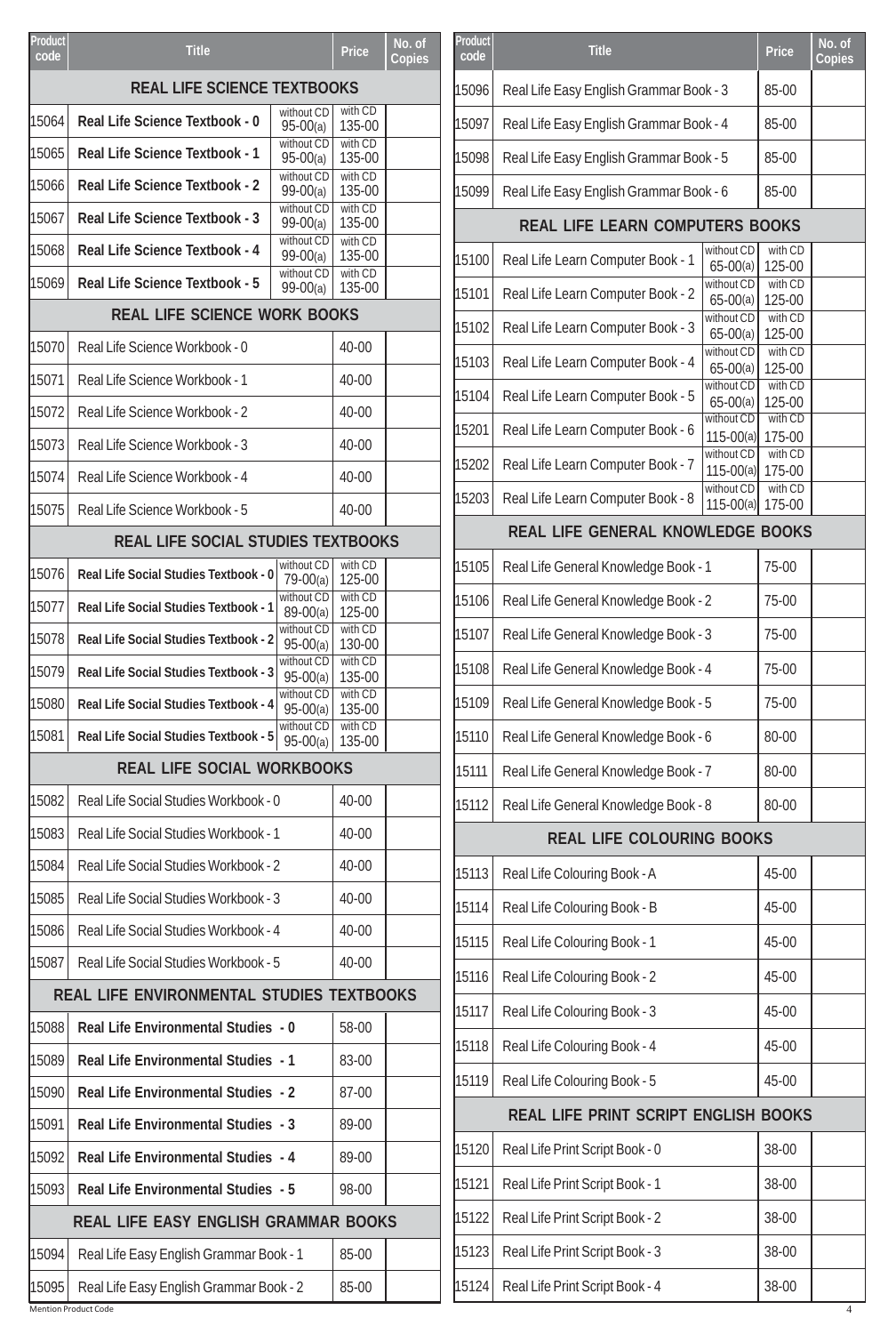| Product<br>code | <b>Title</b>                                        | <b>Price</b> | No. of<br><b>Copies</b> | Product<br>code | <b>Title</b>                                                                                     | <b>Price</b>   | No. of<br><b>Copies</b> |
|-----------------|-----------------------------------------------------|--------------|-------------------------|-----------------|--------------------------------------------------------------------------------------------------|----------------|-------------------------|
| 15125           | Real Life Print Script Book - 5                     | 38-00        |                         | 15156           | Real Life Class - 2 / Term book - 2                                                              | 185-00         |                         |
| 15126           | Real Life Print Script Book - 6                     | 38-00        |                         | 15157           | Real Life Class - 2 / Term book - 3                                                              | 185-00         |                         |
| 15127           | Real Life Print Script Book - 7                     | 38-00        |                         |                 | REAL LIFE CLASS - 3 TERM - 1,2,3 TEXTBOOKS (6 in 1)                                              |                |                         |
|                 | <b>REAL LIFE LEARNING CURSIVE WRITING BOOKS</b>     |              |                         | 15158           | Real Life Class - 3 / Term book - 1                                                              | 195-00         |                         |
| 15128           | Real Life Learning Cursive Book - 1                 | 38-00        |                         | 15159           | Real Life Class - 3 / Term book - 2                                                              | 195-00         |                         |
| 15129           | Real Life Learning Cursive Book - 2                 | 38-00        |                         | 15160           | Real Life Class - 3 / Term book - 3                                                              | 195-00         |                         |
| 15130           | Real Life Learning Cursive Book - 3                 | 38-00        |                         |                 | REAL LIFE CLASS - 4 TERM - 1,2,3 TEXTBOOKS (6 in 1)                                              |                |                         |
| 15131           | Real Life Learning Cursive Book - 4                 | 38-00        |                         | 15161           | Real Life Class - 4 / Term book - 1                                                              | 195-00         |                         |
| 15132           | Real Life Learning Cursive Book - 5                 | 38-00        |                         | 15162           | Real Life Class - 4 / Term book - 2                                                              | 195-00         |                         |
| 15133           | Real Life Learning Cursive Book - 6                 | 38-00        |                         | 15163           | Real Life Class - 4 / Term book - 3                                                              | 195-00         |                         |
| 15134           | Real Life Learning Cursive Book - 7                 | 38-00        |                         |                 | REAL LIFE CLASS - 5 TERM - 1,2,3 TEXTBOOKS (6 in 1)                                              |                |                         |
|                 | <b>REAL LIFE HINDI COPY WRITING BOOKS</b>           |              |                         | 15164           | Real Life Class - 5 / Term book - 1                                                              | 198-00         |                         |
| 15135           | Real Life Hindi Copy Book - 1                       | 38-00        |                         | 15165           | Real Life Class - 5 / Term book - 2                                                              | 198-00         |                         |
| 15136           | Real Life Hindi Copy Book - 2                       | 38-00        |                         | 15166           | Real Life Class - 5 / Term book - 3                                                              | 198-00         |                         |
| 15137           | Real Life Hindi Copy Book - 3                       | 38-00        |                         |                 | REAL LIFE U.K.G. TERM - 1,2,3 STUDY MATERIAL CUM WORK BOOKS                                      |                |                         |
| 15138           | Real Life Hindi Copy Book - 4                       | 38-00        |                         | 15209           | Real Life U.K.G. Term - 1 (New 2012)                                                             | 45-00          |                         |
| 15139           | Real Life Hindi Copy Book - 5                       | 38-00        |                         | 15210           | Real Life U.K.G. Term - 2 (New 2012)                                                             | 45-00          |                         |
| 15140           | Real Life Hindi Copy Book - 6                       | 38-00        |                         | 15211           | Real Life U.K.G. Term - 3 (New 2012)                                                             | 45-00          |                         |
| 15141           | Real Life Hindi Copy Book - 7                       | 38-00        |                         |                 | REAL LIFE CLASS - 1 TERM - 1,2,3 STUDY MATERIAL CUM WORK BOOKS                                   |                |                         |
|                 | <b>REAL LIFE මහා COPY WRITING BOOKS</b>             |              |                         |                 | 15167 Real Life Class - 1 / Term - 1                                                             | 45-00          |                         |
| 15142           | Real Life తెలుగు కాపీ పుస్తకము - 1                  | 38-00        |                         | 15168           | Real Life Class - 1 / Term - 2                                                                   | 45-00          |                         |
| 15143           | Real Life తెలుగు కాపీ పుస్తకము - 2                  | 38-00        |                         | 15169           | Real Life Class - 1 / Term - 3                                                                   | 45-00          |                         |
| 15144           | Real Life తెలుగు కాపీ పుస్తకము - 3                  | 38-00        |                         |                 | REAL LIFE CLASS - 2 TERM - 1,2,3 STUDY MATERIAL CUM WORK BOOKS                                   |                |                         |
| 15145           | Real Life తెలుగు కాపీ పుస్తకము - 4                  | 38-00        |                         | 15170           | Real Life Class - 2 / Term - 1<br>Real Life Class - 2 / Term - 2                                 | 45-00<br>45-00 |                         |
| 15146           | Real Life తెలుగు కాపీ పుస్తకము - 5                  | 38-00        |                         | 15171           |                                                                                                  |                |                         |
| 15147           | Real Life తెలుగు కాపీ పుస్తకము - 6                  | 38-00        |                         | 15172           | Real Life Class - 2 / Term - 3<br>REAL LIFE CLASS - 3 TERM - 1,2,3 STUDY MATEIRAL CUM WORK BOOKS | 45-00          |                         |
| 15148           | Real Life తెలుగు కాపీ పుస్తకము - 7                  | 38-00        |                         | 15173           | Real Life Class - 3 / Term - 1                                                                   | 45-00          |                         |
|                 | <b>REAL LIFE U.K.G. TERM TEXTBOOKS</b>              |              |                         | 15174           | Real Life Class - 3 / Term - 2                                                                   | 45-00          |                         |
| 15149           | Real Life U.K.G. Term book - 1 (With G.K.)          | 118-00       |                         | 15175           | Real Life Class - 3 / Term - 3                                                                   | 45-00          |                         |
| 15150           | Real Life U.K.G. Term book - 2 (With G.K.)          | 118-00       |                         |                 | REAL LIFE CLASS - 4 TERM - 1,2,3 STUDY MATEIRAL CUM WORK BOOKS                                   |                |                         |
| 15151           | Real Life U.K.G. Term book - 3 (With G.K.)          | 118-00       |                         | 15176           | Real Life Class - 4 / Term - 1                                                                   | 45-00          |                         |
|                 | REAL LIFE CLASS - 1 TERM - 1,2,3 TEXTBOOKS (6 in 1) |              |                         | 15177           | Real Life Class - 4 / Term - 2                                                                   | 45-00          |                         |
| 15152           | Real Life Class - 1 / Term book - 1                 | 180-00       |                         | 15178           | Real Life Class - 4 / Term - 3                                                                   | 45-00          |                         |
| 15153           | Real Life Class - 1 / Term book - 2                 | 180-00       |                         |                 | REAL LIFE CLASS - 5 TERM - 1,2,3 STUDY MATEIRAL CUM WORK BOOKS                                   |                |                         |
| 15154           | Real Life Class - 1 / Term book - 3                 | 180-00       |                         | 15179           | Real Life Class - 5 / Term - 1                                                                   | 45-00          |                         |
|                 | REAL LIFE CLASS - 2 TERM - 1,2,3 TEXTBOOKS (6 in 1) |              |                         | 15180           | Real Life Class - 5 / Term - 2                                                                   | 45-00          |                         |
| 15155           | Real Life Class - 2 / Term book - 1                 | 185-00       |                         | 15181           | Real Life Class - 5 / Term - 3                                                                   | 45-00          |                         |
|                 | <b>Mention Product Code</b>                         |              |                         |                 |                                                                                                  |                | 5                       |

| Product<br>code | <b>Title</b>                                                   | <b>Price</b> | No. of<br>Copies |
|-----------------|----------------------------------------------------------------|--------------|------------------|
| 15156           | Real Life Class - 2 / Term book - 2                            | 185-00       |                  |
| 15157           | Real Life Class - 2 / Term book - 3                            | 185-00       |                  |
|                 | REAL LIFE CLASS - 3 TERM - 1,2,3 TEXTBOOKS (6 in 1)            |              |                  |
| 15158           | Real Life Class - 3 / Term book - 1                            | 195-00       |                  |
| 15159           | Real Life Class - 3 / Term book - 2                            | 195-00       |                  |
| 15160           | Real Life Class - 3 / Term book - 3                            | 195-00       |                  |
|                 | REAL LIFE CLASS - 4 TERM - 1,2,3 TEXTBOOKS (6 in 1)            |              |                  |
| 15161           | Real Life Class - 4 / Term book - 1                            | 195-00       |                  |
| 15162           | Real Life Class - 4 / Term book - 2                            | 195-00       |                  |
| 15163           | Real Life Class - 4 / Term book - 3                            | 195-00       |                  |
|                 | REAL LIFE CLASS - 5 TERM - 1,2,3 TEXTBOOKS (6 in 1)            |              |                  |
| 15164           | Real Life Class - 5 / Term book - 1                            | 198-00       |                  |
| 15165           | Real Life Class - 5 / Term book - 2                            | 198-00       |                  |
| 15166           | Real Life Class - 5 / Term book - 3                            | 198-00       |                  |
|                 | REAL LIFE U.K.G. TERM - 1,2,3 STUDY MATERIAL CUM WORK BOOKS    |              |                  |
| 15209           | Real Life U.K.G. Term - 1 (New 2012)                           | 45-00        |                  |
| 15210           | Real Life U.K.G. Term - 2 (New 2012)                           | 45-00        |                  |
| 15211           | Real Life U.K.G. Term - 3 (New 2012)                           | 45-00        |                  |
|                 | REAL LIFE CLASS - 1 TERM - 1,2,3 STUDY MATERIAL CUM WORK BOOKS |              |                  |
| 15167           | Real Life Class - 1 / Term - 1                                 | 45-00        |                  |
| 15168           | Real Life Class - 1 / Term - 2                                 | 45-00        |                  |
| 15169           | Real Life Class - 1 / Term - 3                                 | 45-00        |                  |
|                 | REAL LIFE CLASS - 2 TERM - 1,2,3 STUDY MATERIAL CUM WORK BOOKS |              |                  |
| 15170           | Real Life Class - 2 / Term - 1                                 | 45-00        |                  |
| 15171           | Real Life Class - 2 / Term - 2                                 | 45-00        |                  |
| 15172           | Real Life Class - 2 / Term - 3                                 | 45-00        |                  |
|                 | REAL LIFE CLASS - 3 TERM - 1,2,3 STUDY MATEIRAL CUM WORK BOOKS |              |                  |
| 15173           | Real Life Class - 3 / Term - 1                                 | 45-00        |                  |
| 15174           | Real Life Class - 3 / Term - 2                                 | 45-00        |                  |
| 15175           | Real Life Class - 3 / Term - 3                                 | 45-00        |                  |
|                 | REAL LIFE CLASS - 4 TERM - 1,2,3 STUDY MATEIRAL CUM WORK BOOKS |              |                  |
| 15176           | Real Life Class - 4 / Term - 1                                 | 45-00        |                  |
| 15177           | Real Life Class - 4 / Term - 2                                 | 45-00        |                  |
| 15178           | Real Life Class - 4 / Term - 3                                 | 45-00        |                  |
|                 | REAL LIFE CLASS - 5 TERM - 1,2,3 STUDY MATEIRAL CUM WORK BOOKS |              |                  |
| 15179           | Real Life Class - 5 / Term - 1                                 | 45-00        |                  |
| 15180           | Real Life Class - 5 / Term - 2                                 | 45-00        |                  |
| 15181           | Real Life Class - 5 / Term - 3                                 | 45-00        |                  |